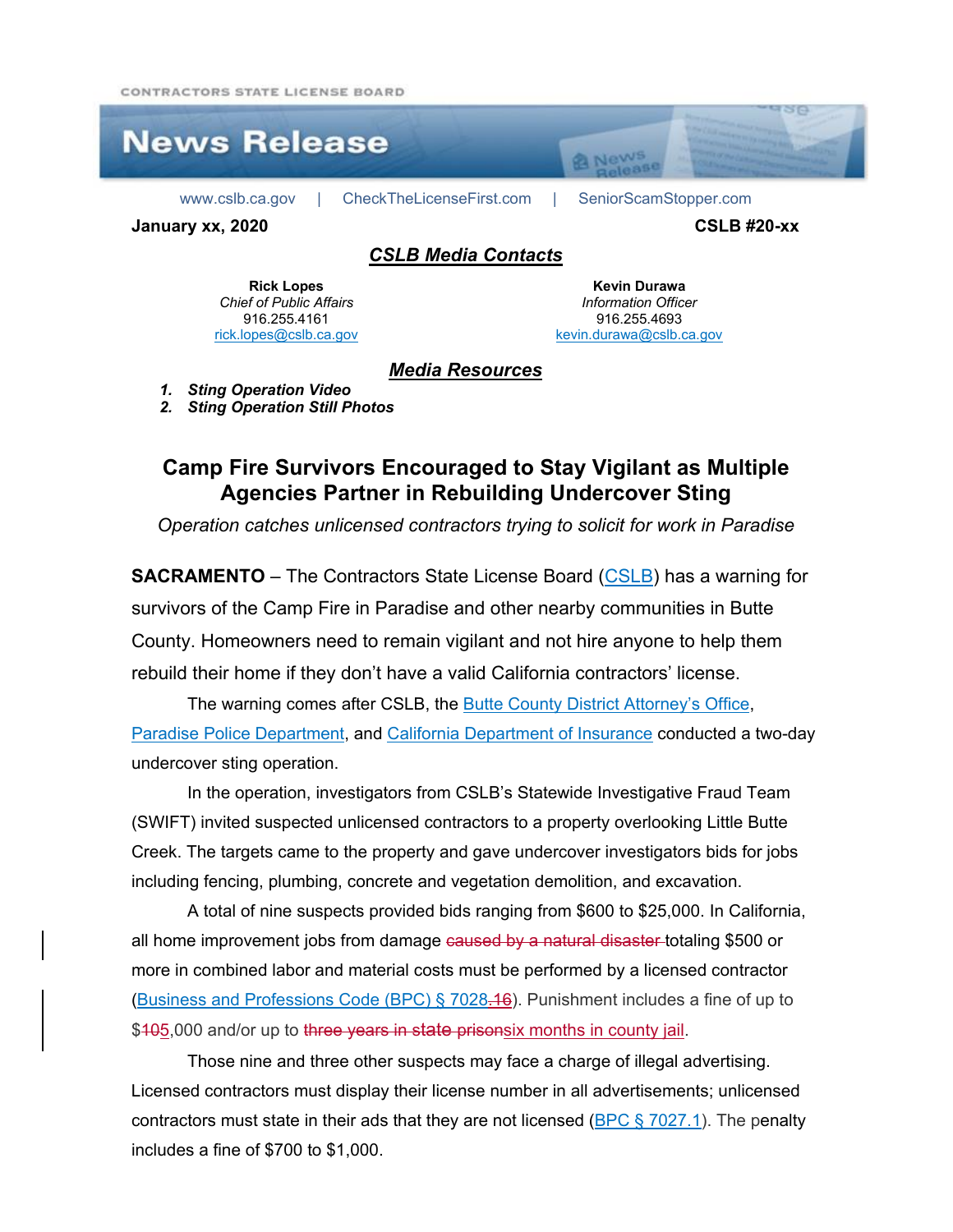Other violations cited at the operation included the fraudulent use of a contractor's license number [\(BPC § 7027.3\)](http://leginfo.legislature.ca.gov/faces/codes_displaySection.xhtml?sectionNum=7027.3.&lawCode=BPC), illegally large down payment [\(BPC § 7159.5\(a\)\(3\)\)](http://leginfo.legislature.ca.gov/faces/codes_displaySection.xhtml?sectionNum=7159.5.&lawCode=BPC), and failure to secure workers' compensation insurance [\(Labor Code § 3700.5\)](http://leginfo.legislature.ca.gov/faces/codes_displaySection.xhtml?sectionNum=3700.5.&lawCode=LAB).

The cases will now be turned over to the Butte County District Attorney's Office for prosecution.

Butte County District Attorney Mike Ramsey said "We have made it our mission to protect our Camp Fire victims in Butte County from over-reaching unlicensed 'contractors'. Proactive enforcement of contractor licensing requirements protects our consumers and legitimate contractors alike. Consumers are protected from illegal contracts and poor workmanship, and law-abiding contractors are protected from unfair competition by any who attempt to avoid the law's requirements." ADD MIKE RAMSEY QUOTE HERE

"While it wasn't easy for our investigators to identify targets for this operation, we know there are still a substantial number of unlicensed contractors trying to get rebuilding work in the Paradise area," said CSLB Registrar David Fogt. "That's why homeowners need to stay on-guard and be careful as they look to hire people to help them rebuild."

Homeowners take a huge risk when they hire unlicensed contractors. Most are not properly insured and likely don't have the skills or knowledge to perform the work. Plus, recourse for homeowners is limited if an unlicensed contractor's work is substandard or never completed.

Consumers can also use the ["Find My Licensed Contractor"](http://www.cslb.ca.gov/OnlineServices/CheckLicenseII/ZipCodeSearch.aspx) feature to download and/or print a list of qualified licensed contractors in their area. They can also us CSLB's ["Check A License First"](http://www.cslb.ca.gov/OnlineServices/CheckLicenseII/CheckLicense.aspx) to view information on a licensed contractor.

Suspects were either booked into the Butte County Main Jail or issued citations that are scheduled to appear Friday, March 20, 2020 at the Butte County Superior Court [\(MAP\)](https://www.google.com/maps/place/1+Court+St,+Oroville,+CA+95965/@39.5276283,-121.5759286,17z/data=!3m1!4b1!4m5!3m4!1s0x809cb59b021ae61d:0x68a7af024ed4ec06!8m2!3d39.5276283!4d-121.5737399), 1 Court Street, Oroville, CA 95965.

**NOTE: All suspects are presumed innocent until their case is resolved.**

| <b>SUSPECT NAME</b><br><b>CITY OF RESIDENCE</b> | <b>LICENSE</b><br><b>CLASSIFICATION</b> | <b>ALLEGED</b><br><b>VIOLATIONS</b>                                                                                                                                                                                             |
|-------------------------------------------------|-----------------------------------------|---------------------------------------------------------------------------------------------------------------------------------------------------------------------------------------------------------------------------------|
| John David Popejoy<br>Oroville                  | C-13 Fencing                            | Contracting w/o License in Disaster Area<br>1.<br>Fraudulent Use of Incorrect License #<br>$\mathcal{P}$<br>3.<br><b>Illegal Advertising</b><br><b>Excessive Down Payment</b><br>4.<br>Possession of Controlled Substance<br>5. |
| <b>Charles Robert Forcinio</b><br>Oroville      | C-27 Landscaping                        | Contracting w/o License in Disaster Area<br><b>Illegal Advertising</b><br>2.                                                                                                                                                    |
| Stacy James Hunter<br>Magalia                   | C-13 Fencing                            | Contracting w/o License in Disaster Area<br><b>Illegal Advertising</b><br>$\overline{2}$ .                                                                                                                                      |
| Dwight Gene Skinner-Howard                      | C-13 Fencing                            | Contracting w/o License in Disaster Area                                                                                                                                                                                        |

## **DAY 1 – JANUARY 24, 2020**